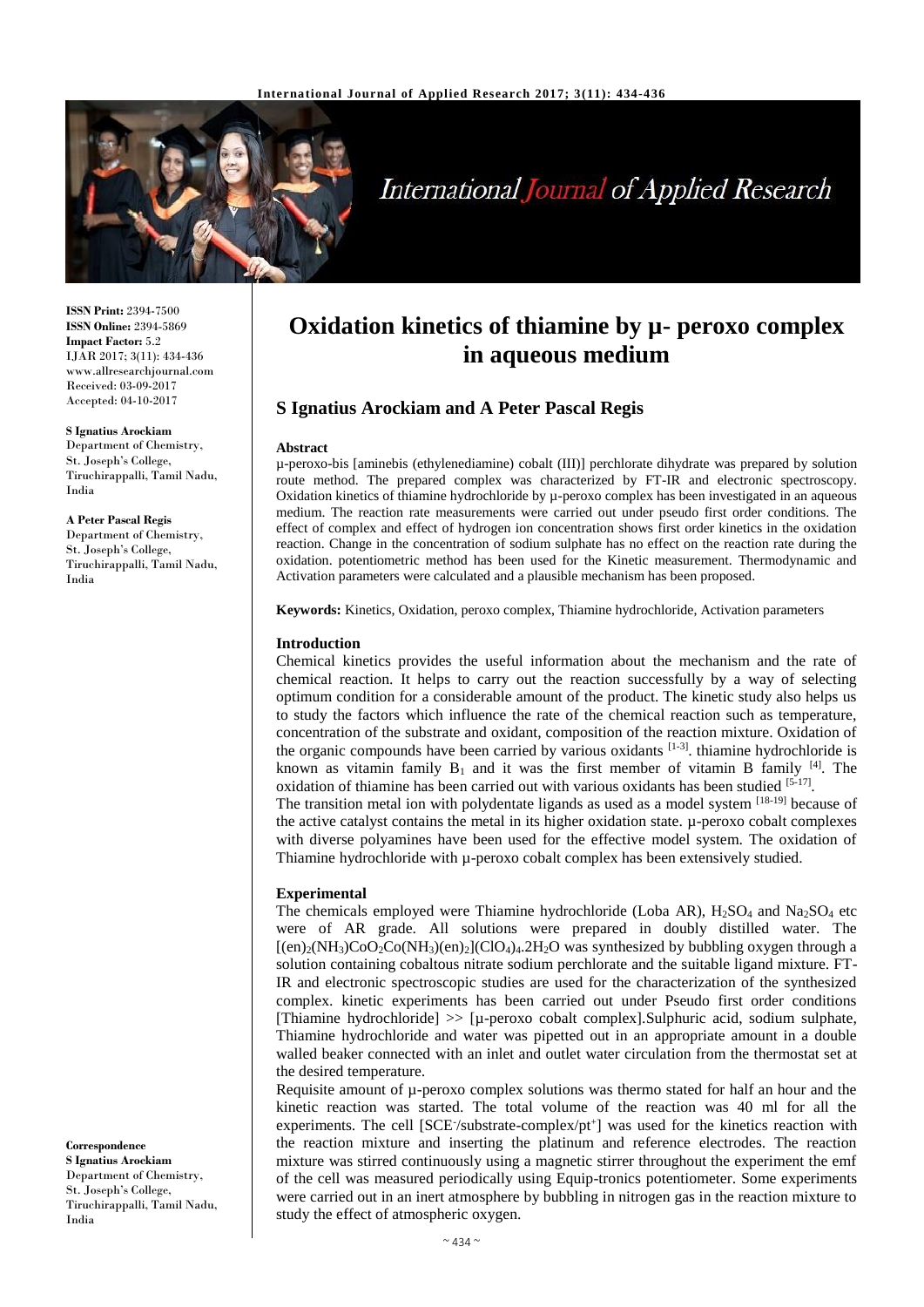It was determined that the velocity constants were reproducible within  $\pm 2\%$ . The entire experiment was done in air atmosphere because the rate of the reaction was not much varied between air and an inert atmosphere. In order to keep the ionic strength constant sodium sulphate was used in the reaction mixture.

# **Results and discussions**

# **Electronic Spectrum of the µ-peroxo complex**

The synthesized complex  $\mu$ -peroxo-bis [aminebis (ethylenediamine) cobalt (III)] perchlorate dihydrate shows an absorption band at 305 nm. The electronic spectrum shows that there is no characteristics transition in visible region, but the spectrum shows an intense charge transfer band near 205 nm due to the transfer of electron from the peroxide to metal. This band confirms the presence of a single bridge peroxo ligand in the µ-peroxo complex.

#### **FT-IR spectrum of the complex**

FT-IR characterization of the µ-peroxo complex has been done by The perkin elmer RSI spectrometer using KBr pellet in the wave length region 400-4000 cm-1 . The peaks at 3446, 3208 and  $2897$  cm<sup>-1</sup> show the presence of N-H stretching in the µ-peroxo complex. The nitrogen coordination present in the complex was affirmed by the peak at 2395 cm-1 .The presence of NH3, C-H and O-H bending vibrations has been confirmed by the strong peaks at  $1588$ ,  $1381 \text{cm}^{-1}$ . The peak at  $1079 \text{cm}^{-1}$  shows the presence of C-N stretching and ClO<sup>4</sup> stretching vibrations in the peroxo complex  $[20-22]$ . The assignment of IR band frequencies are given in the Table-1.

**Table 1:** FT-IR data for µ-peroxo complex

| <b>Assignments</b>                          |
|---------------------------------------------|
| $v(NH_2)_s$                                 |
| $\delta$ (N-H)                              |
| $\rho(NH_2)$                                |
| $v(NH_2)_{s}$ , $v(C-H)_{b}$ , $v(O-H)_{b}$ |
| $v(C-N)$                                    |
|                                             |

S-Stretching B-Bending,  $\delta$ -Deformation, ν - bond stretching, ρ – rocking

All the kinetic runs were conceded out with [Thiamine hydrochloride] always ten times in excess of µ-peroxo cobalt complex. The initial concentration of the µ-peroxo complex was varied and the oxidation reaction of Thiamine hydrochloride was carried out and then the effect of complex has been observed. The rate constants were increased by increasing the initial concentration of the complex. The reaction is first order with respect to complex. To study the effect of [Thiamine hydrochloride], the oxidation of the substrate was carried out with different initial concentration of the substrate. The reaction is zero order with respect to substrate. By changing the initially added concentration of sulphuric acid The effect acid on the rate of oxidation was studied. The rate constants were found to be increased by increasing the initial concentration of hydrogen ion concentration. Henceforth the order with respect to hydrogen ion concentration was found to be one. The effect of added salt on the rate of oxidation of Thiamine hydrochloride was studied by varying the concentration of sodium sulphate. The rate of the reaction was almost constant with increasing the initial concentration of added salt of the medium. This shows that the ionic strength is negligible on the reaction rate.

**Table 2:** Effect of µ-peroxo cobalt Complex

| [peroxo complex] mol dm <sup>-3</sup> | $10^4$ kobs S <sup>-1</sup> |
|---------------------------------------|-----------------------------|
|                                       |                             |
|                                       |                             |
|                                       |                             |
|                                       |                             |

[Thiamine. HCl] =  $2x10^{-2}$ mol dm<sup>-3</sup> [H<sup>+</sup>] =  $2x10^{-2}$ mol dm<sup>-3</sup> [Na<sub>2</sub>SO<sub>4</sub>]  $=2.5x10^{-2}$ mol dm<sup>-3</sup>

**Table 3:** Effect of Thiamine. HCl

| $10^4$ <sub>kobs</sub> S <sup>-1</sup> |
|----------------------------------------|
| 2.6                                    |
|                                        |
|                                        |
|                                        |
|                                        |

[Complex] =2x10<sup>-3</sup>mol dm<sup>-3</sup> [H<sup>+</sup>] =2x10<sup>-2</sup>mol dm<sup>-3</sup> [Na<sub>2</sub>SO<sub>4</sub>]  $=2.5x10^{-2}$ mol dm<sup>-3</sup>

**Table 4:** Effect of acid

| $10^{2}$ [H <sub>2</sub> SO <sub>4</sub> ] moldm <sup>-3</sup> | $10^4$ <sub>kobs</sub> S <sup>-1</sup> |
|----------------------------------------------------------------|----------------------------------------|
|                                                                |                                        |
|                                                                |                                        |
|                                                                | 3.0                                    |
|                                                                |                                        |

[Thiamine. HCl]  $=2x10^{-2}$ mol dm<sup>-3</sup> [complex]  $=2x10^{-3}$ mol dm<sup>-3</sup>  $[Na_2SO_4] = 2.5x10^{-2}$ mol dm<sup>-3</sup>

**Table 5:** Effect of added Salt

| $10^2$ [Na <sub>2</sub> SO <sub>4</sub> ] moldm <sup>-3</sup>                                                | $10^4$ <sub>kobs</sub> S <sup>-1</sup> |
|--------------------------------------------------------------------------------------------------------------|----------------------------------------|
| 2.5                                                                                                          | 2.6                                    |
| 3.0                                                                                                          |                                        |
| ว ร                                                                                                          | 27                                     |
| 4.0                                                                                                          |                                        |
| [Thiamine HCl] $-2x10^{-2}$ moldm <sup>-3</sup> [complex] $-2x10^{-3}$ moldm <sup>-3</sup> [H <sup>+</sup> ] |                                        |

[Thiamine. HCl] =  $2x10^{-2}$  moldm<sup>-3</sup> [complex] =  $2x10^{-3}$  moldm<sup>-3</sup> [H<sup>+</sup>]  $=2x10^{-2}$ mol dm<sup>-3</sup>

**Table 6:** Effect of Temperature

| Temperature in K                                                                                                  | $10^4$ <sub>kobs</sub> S <sup>-1</sup> |  |
|-------------------------------------------------------------------------------------------------------------------|----------------------------------------|--|
| 313                                                                                                               | 2.6                                    |  |
| 318                                                                                                               | 3.5                                    |  |
| 323                                                                                                               | 4.5                                    |  |
| 328                                                                                                               | 5.6                                    |  |
| [Thiamine. HCl] = $2x10^{-2}$ mol dm <sup>-3</sup> [complex] = $2x10^{-3}$ mol dm <sup>-3</sup> [H <sup>+</sup> ] |                                        |  |

 $=2x10^{-2}$ mol dm<sup>-3</sup> [Na<sub>2</sub>SO<sub>4</sub>]  $=2.5x10^{-2}$ mol dm<sup>-3</sup>

The Arrhenius plot of log  $K_{obs}$  versus  $1/T$  and the plot of log (K/T) vs 1/T gave a straight line with a very fine correlation. The energy of activation, enthalpy of activation, free energy of activation, entropy of activation and A were found to be 43.56 KJmol-1 , 40.95 KJmol-1 , 72.84 KJmol-1 , -101.88 KJmol<sup>-1</sup> and 2.6439 at 313K respectively. The transition state is highly solvated and it was obtained by positive value of free energy of activation  $\Delta G^*$  and the enthalpy of activation  $\Delta H^*$ . while the negative entropy of activation  $\Delta S^*$  suggests the formation of an activated complex with a reduction in the degree of freedom of molecules. It also recommends the compactness of the transition state as compared to the ground state and also in cyclic nature [23].

### **Mechanism and Rate law**

In general the mechanism of oxidation reactions  $[24]$  may be divided into three steps. Activation of molecular oxygen is the first step. The second step is the formation of reactive intermediate. Transformation of intermediate into product is the final step. The appropriate mechanism in accordance